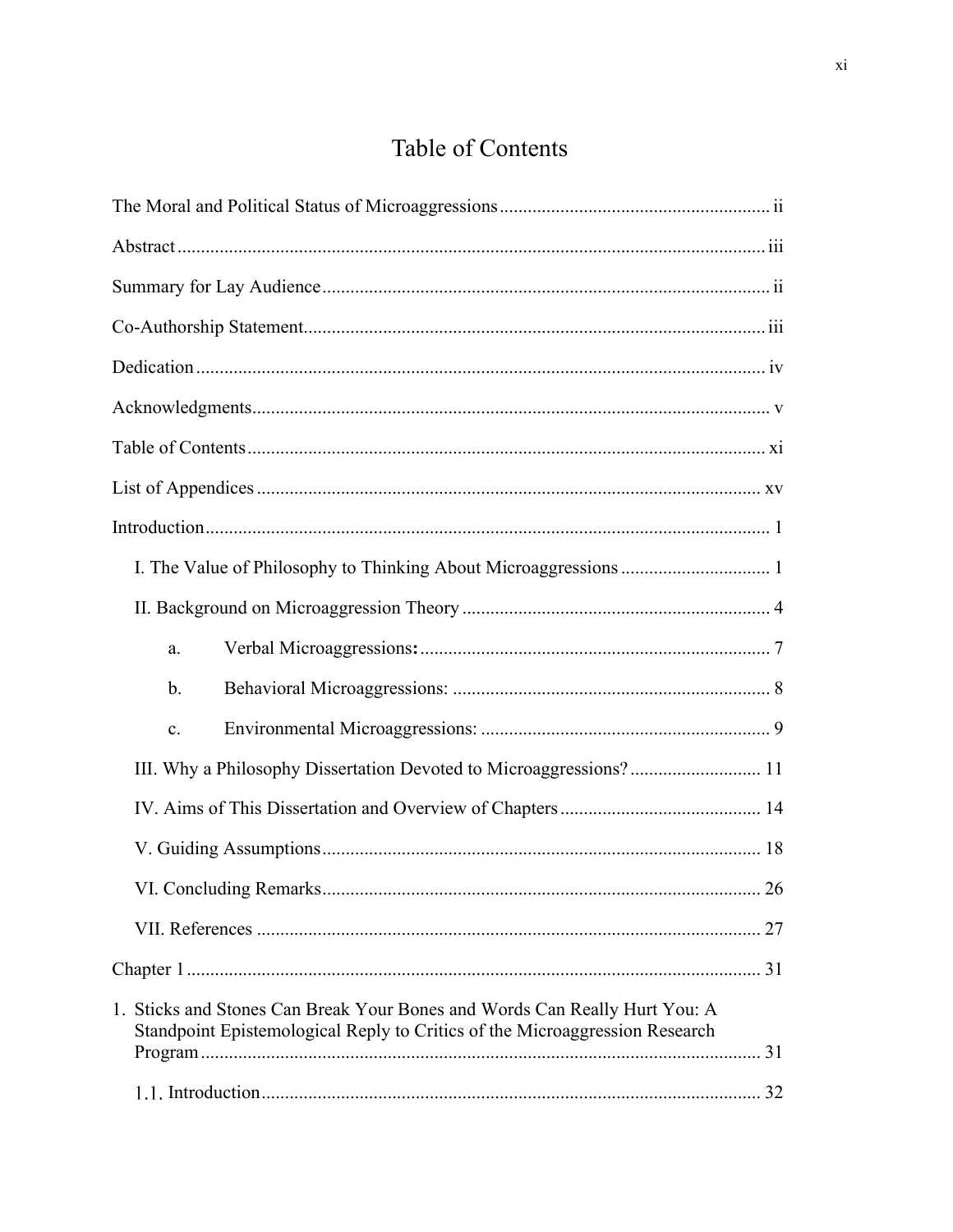| 1.6. Conclusion: Toward a Different Framework for Thinking About                 |  |
|----------------------------------------------------------------------------------|--|
|                                                                                  |  |
|                                                                                  |  |
| 2. Making Sense of "Microaggression": On Family Resemblance and Standpoint       |  |
|                                                                                  |  |
| 2.2. Setting Up the Problem: Definitional Challenges and Conceptual Confusion 82 |  |
| 2.3. A Way Out of the Problem: Conceptualizing Microaggressions via Family       |  |
| 2.4. Who Knows It When They See it? Standpoint Matters for Microaggression       |  |
|                                                                                  |  |
|                                                                                  |  |
|                                                                                  |  |
|                                                                                  |  |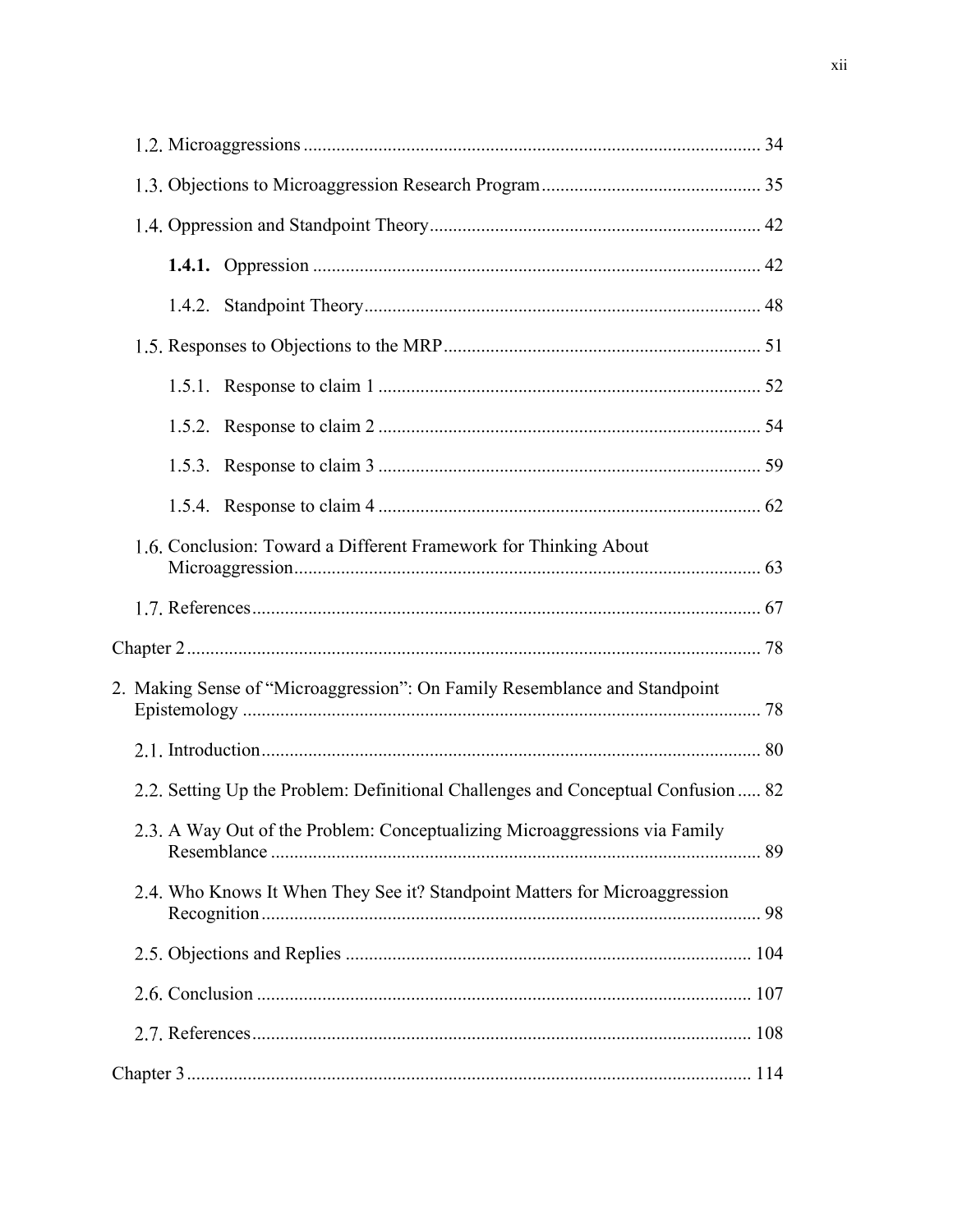| 3.3. Microaggressions in Medicine and Their Resulting Harms  121              |     |
|-------------------------------------------------------------------------------|-----|
| 3.3.1. Epistemic Microaggressions and Epistemic Harm  123                     |     |
|                                                                               |     |
| 3.3.3. Self-Identity Microaggressions and Existential Harms  136              |     |
| 3.4. Long-Term Harms of Microaggressions in Clinical Medicine 141             |     |
|                                                                               |     |
|                                                                               |     |
|                                                                               |     |
|                                                                               |     |
| 4. Hearing Queer Voices in the Clinic: On the Prevention of Clinical          |     |
|                                                                               |     |
|                                                                               |     |
| 4.3. Microaggressions in Medical Settings and the Degradation of Trust,       |     |
|                                                                               |     |
|                                                                               |     |
|                                                                               |     |
|                                                                               |     |
|                                                                               |     |
| 5. Paving the Road to Truly Free Speech: Establishing a More Just Free Speech | 205 |
|                                                                               | 207 |